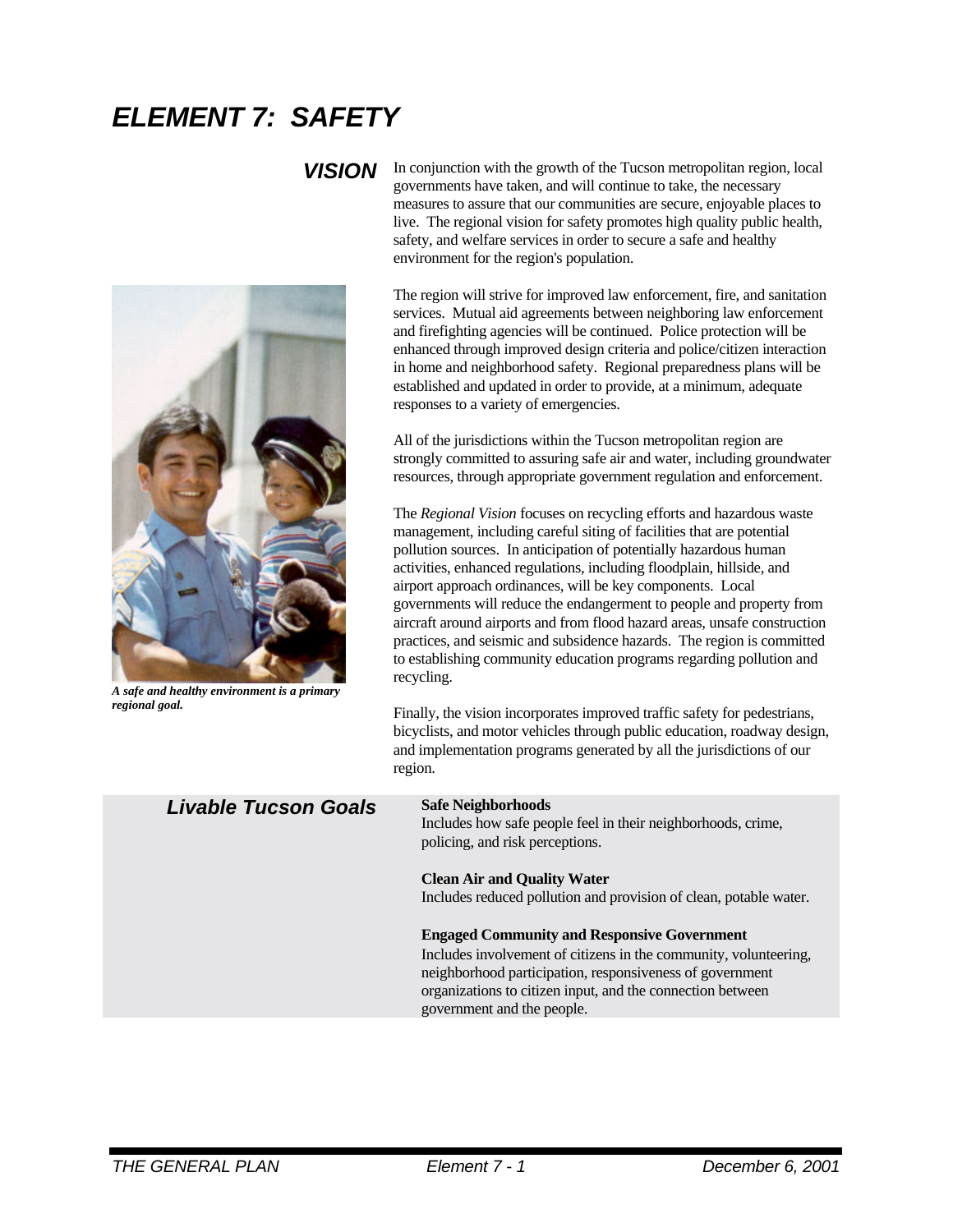**Introduction** Safety policies are intended to provide a framework to address natural and human induced hazards through prevention and emergency response. The Safety element seeks to guide the continuous development of preventative measures that address existing and potential hazards, while also providing contingent emergency response procedures in the instance of a local, regional, or national emergency. These policies encompass issues that include geologic/hydrologic data gathering and mapping, standards for peak load water supply, minimum road widths, structural standards, and emergency and evacuation procedures. By providing guidance to implement these preventative and reactive measures for integration within other planning activities, the City can promote the health, safety, and welfare of its citizens more effectively and more comprehensively.

## *Natural Hazard Areas*



**Background** Natural hazards, such as flooding, subsidence, earth faults, and unstable slopes or soils, present a threat to life and property and may necessitate costly public improvements. The City should continue to establish and maintain measures to identify these hazard areas and to review and regulate development where such hazards occur.

## *Policy 1:* **Continue to identify and map areas with unstable slopes and soils, earth faults, flooding potential, or other natural hazards.**

**Supporting Policies** 1.1 Promote physical resources research with qualified local, state, and federal governmental agencies to identify and map natural hazard areas.

> 1.2 Encourage organizing and cataloging of existing research and studies on potential and known hazard areas, including geologic and hydrologic hazard areas, and making this information available to the general public, commercial interests, and governmental organizations.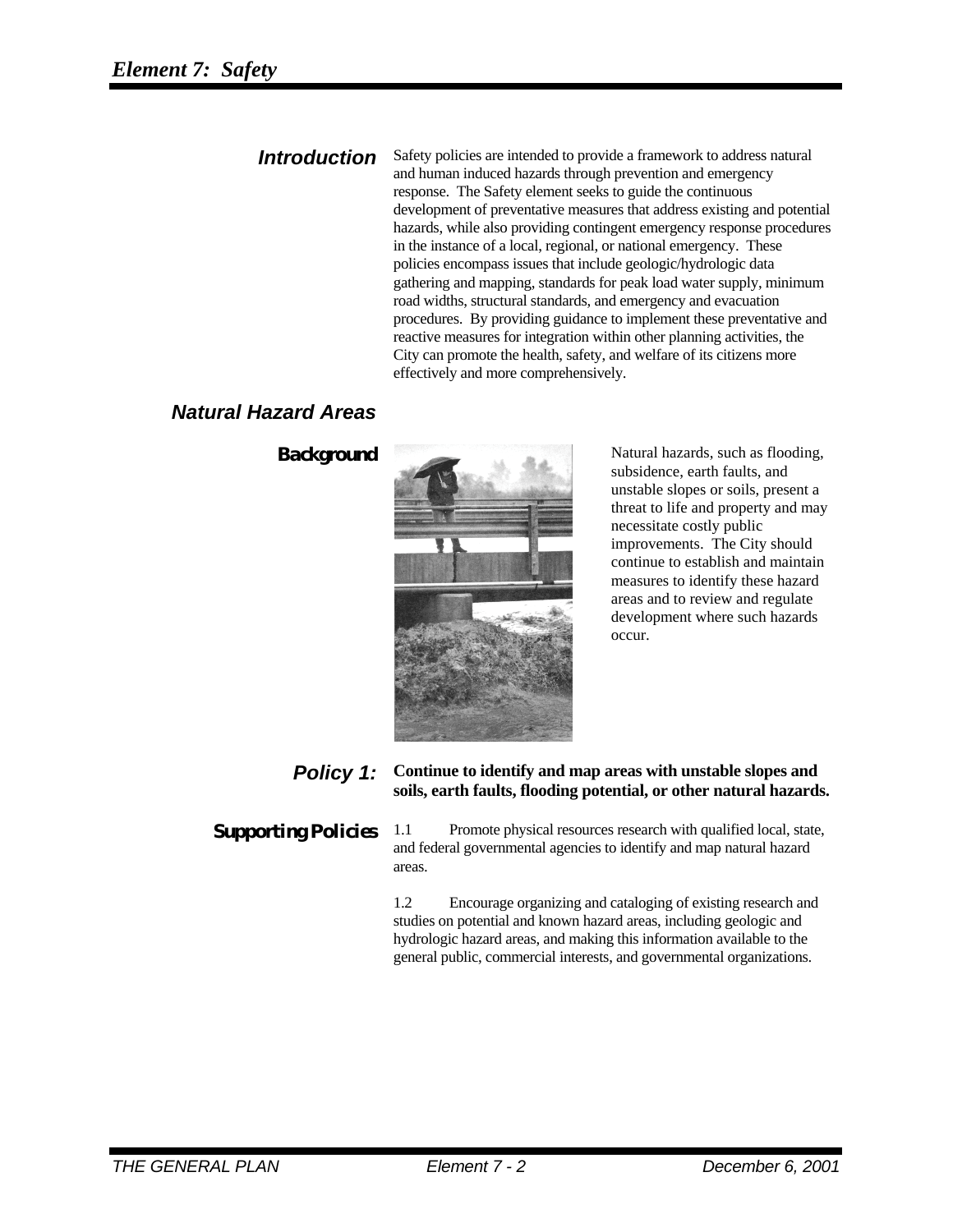|                               | <b>Policy 2:</b> Maintain measures to protect life and property in natural<br>hazard areas.                                                                                                                                                                                                                                                                                                                                                                                                                                                                                                            |
|-------------------------------|--------------------------------------------------------------------------------------------------------------------------------------------------------------------------------------------------------------------------------------------------------------------------------------------------------------------------------------------------------------------------------------------------------------------------------------------------------------------------------------------------------------------------------------------------------------------------------------------------------|
| <b>Supporting Policies</b>    | 2.1<br>Continue to administer and update adopted floodplain<br>regulations to reduce the damage and severity of flood events.                                                                                                                                                                                                                                                                                                                                                                                                                                                                          |
|                               | 2.2<br>Continue to work with local governments to adopt unified<br>floodplain regulations in the interest of comprehensive floodplain<br>management based on most recent floodplain mapping.                                                                                                                                                                                                                                                                                                                                                                                                           |
|                               | 2.3<br>Promote protection and preservation of natural drainage<br>systems as the primary emphasis of City stormwater management efforts.<br>Nonstructural solutions to floodway hazards shall be the preferred<br>strategy over structural solutions.                                                                                                                                                                                                                                                                                                                                                  |
|                               | 2.4<br>Continue to administer and update adopted steep slope and<br>unstable soil regulations to reduce the threat to life and property.                                                                                                                                                                                                                                                                                                                                                                                                                                                               |
| <b>Human Activity Hazards</b> | 2.5<br>Continue to maintain, coordinate, and update flooding, seismic,<br>storm, or natural disaster plans.                                                                                                                                                                                                                                                                                                                                                                                                                                                                                            |
| <b>Background</b>             | Hazards resulting from human developments or activities - such as faulty<br>construction; poor site layout; improper location of land uses; airport<br>approaches or high noise areas; overpumping of ground water; or use,<br>storage, or disposal of explosive, flammable, toxic, or other dangerous<br>materials - may pose a threat to life and property and may necessitate<br>costly public improvements. To reduce or eliminate these hazards, the<br>City needs to continue to establish measures to identify hazard areas and<br>to review and regulate development where such hazards occur. |
| <b>Policy 3:</b>              | Continue to maintain, update, and administer measures to<br>provide the safe and orderly establishment of human activities<br>and development.                                                                                                                                                                                                                                                                                                                                                                                                                                                         |
| <b>Supporting Policies</b>    | 3.1<br>Investigate and research new approaches or techniques to<br>improve the management of human activities and development.                                                                                                                                                                                                                                                                                                                                                                                                                                                                         |
|                               | 3.2<br>Encourage preparation of plans, regulations, or ordinances to<br>lessen safety problems in the location and design of land uses and the<br>construction and remodeling of structures.                                                                                                                                                                                                                                                                                                                                                                                                           |
|                               | 3.3<br>Encourage preparation of regulations or ordinances to assign<br>minimum road widths according to specific capacity projections and<br>programs.                                                                                                                                                                                                                                                                                                                                                                                                                                                 |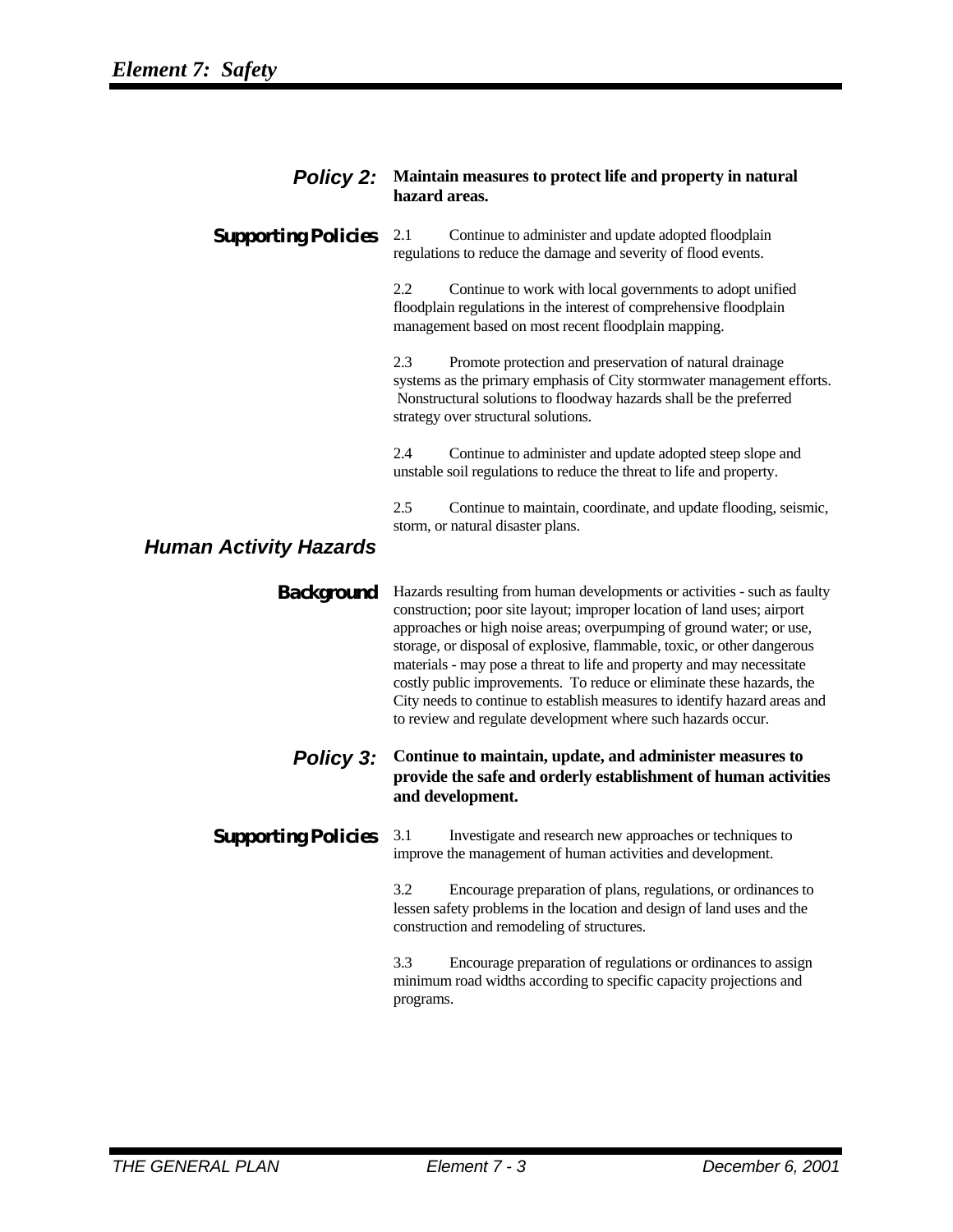### *Policy 4:* **Continue to maintain and promote measures to protect life and property from hazards resulting from human activities and development.**

**Supporting Policies** 4.1 Continue to encourage existing research and studies on potential and known hazards to public health and safety and make this information available to the general public, commercial interests, and governmental organizations.

> 4.2 Continue to conduct and participate in studies with other agencies to identify existing and potential hazards to public health and safety.



4.3 Encourage preparation of plans, regulations, or ordinances to protect life and property in the location and design of land uses; the construction and remodeling of structures; the use, transport, or storage of hazardous or dangerous materials; and the design and construction of waste disposal or storage sites.

4.4 Continue to promote programs that encourage or educate the public in the proper handling and disposal of household hazardous waste or dangerous materials.

4.5 Continue to study and evaluate methods to reduce the amount of damage from subsidence.

4.6 Continue to maintain, coordinate, and update hazardous spills or accident/disaster and community evacuation plans.

4.7 Continue to maintain the critical centralized infrastructure and plan for enhancements to both the emergency and general City communications systems.

4.8 Continue to evaluate peak load water supply requirements at regular intervals.

## *Emergency Services*

**Background** The prevention of crime or fires can be defined as the assessment of a crime or fire risk, along with the action needed to reduce or eliminate that risk. Frequently, conditions for public safety can be enhanced and property loss reduced by utilizing land use planning and site design techniques, application and enforcement of Fire and Building Codes, and the proper location of fire hydrants or other public facilities to deter criminal activity and reduce the potential for fires. In addition, the provision of first response rescue/first aid to individuals as a result of illnesses or injury from ill health, crime, fire, natural disasters, or other accidents is a key safety service.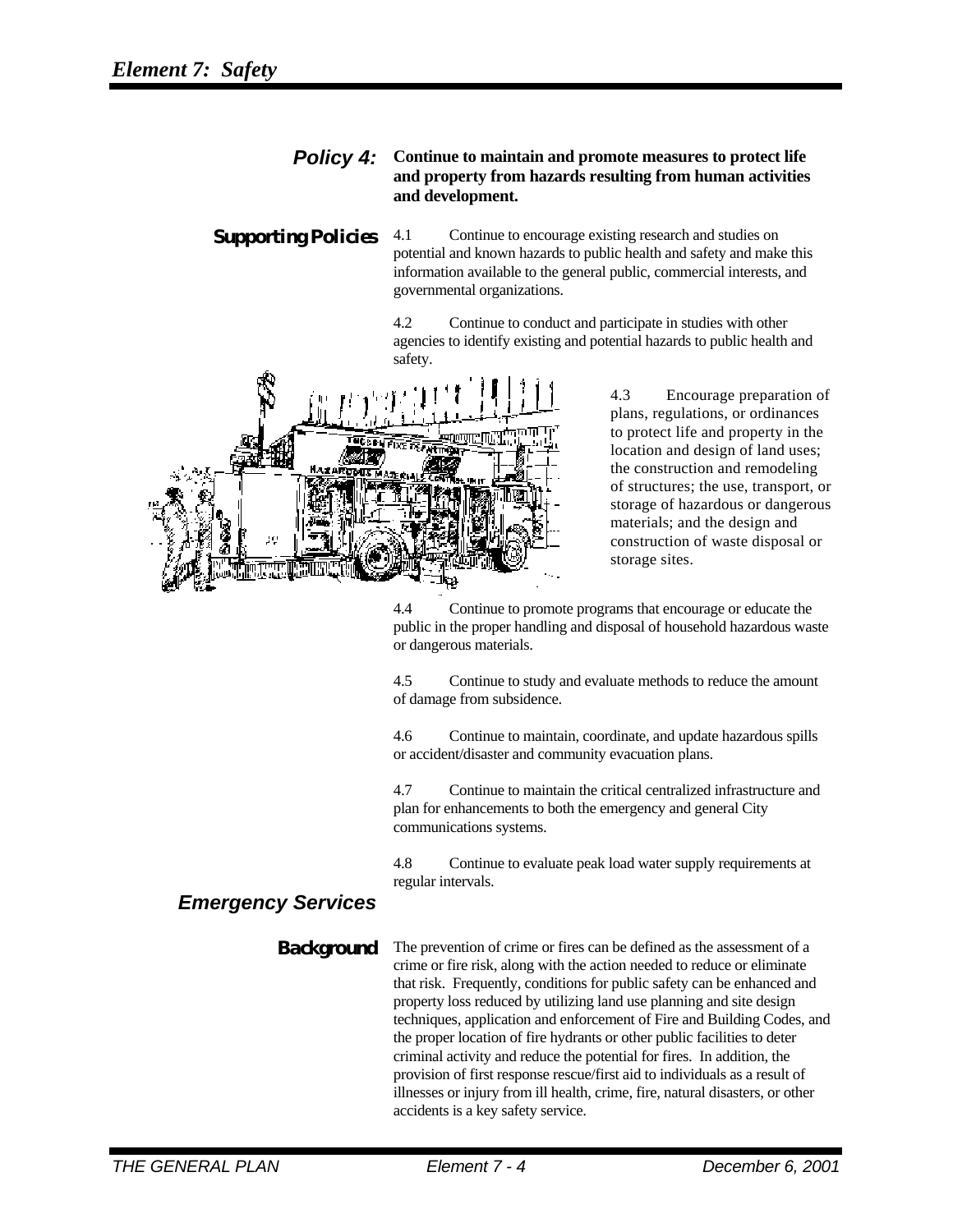



## *Policy 5:* **Continue to maintain high quality and efficiency in police services to the extent that is consistent with policies and finances of the City.**

**Supporting Policies** 5.1 Provide effective, visible police presence in the community; timely, appropriate response to calls for service; and appropriate involvement in the resolution of problems.

> 5.2 Provide timely, relevant information to both officers and citizens.

5.3 Plan and prepare for the future service needs of the community.

5.4 Pursue alternative means of funding, volunteer services, and alternate resources to improve police services.

5.5 Enhance the Police Department's knowledge of the public's perception and expectation of law enforcement services.

5.6 Emphasize the role of community members, governmental agencies, and the private sector in the development of a successful crime prevention effort.

5.7 Promote excellence in police service by providing an environment conducive to personal satisfaction and professional enrichment.

5.8 Promote the safe and orderly movement of traffic on city streets through the use of safety engineering, education, and enforcement.

5.9 Promote a safe environment for the community's youth while investing in their healthy growth and development through involvement with parents, schools, and youth activities.

5.10 Pursue the reduction of the overall narcotic problem through participation with the community in education and intensified enforcement programs.



5.11 Encourage an interactive process within the community to address and solve problems of crime, substance abuse, public safety, and quality of life.

5.12 Encourage and support continued research and the use of new concepts and technological improvements.